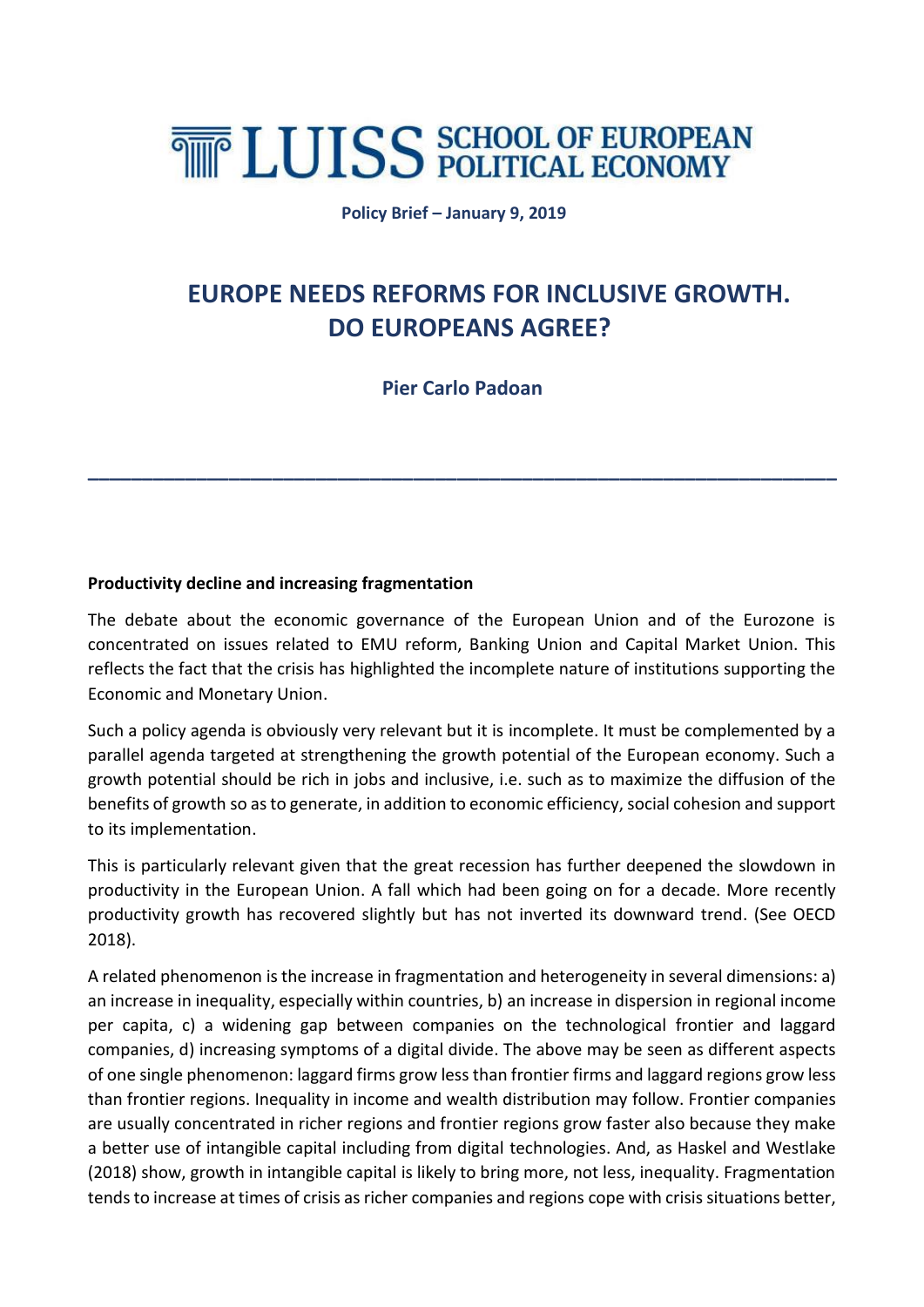also because of better institutions and richer intangible capital. In sum, divergence increases because of the crisis but also because of technological progress and a move towards more intangible rich economic systems.

The two phenomena interact with each other. Lower growth and higher unemployment increase inequality, Higher inequality depresses aggregate growth and so does per capita income divergence. Larger gaps between frontier and laggard companies indicate that innovation and productivity growth are increasingly concentrated in some firms and regions, and that innovation diffusion is limited or nonexistent, further depressing growth. Last but not least, the way in which new technologies penetrate the economy is highly unequal across countries, sectors, and companies(see e.g. Guerrieri and Bentivegna 2011). Lower growth, in turn, contributes to widening gaps and increases fragmentation in what could develop into a vicious circle. Such a circle takes place in a framework of very fast technological transformation, with the economy and society becoming increasingly penetrated by intangible capital. As mentioned, to some extent at least a wider role of intangible capital increases inequality and concentration.

The European countries need to address both the causes of productivity decline and the drivers of fragmentation. This imperative has an economic rationale as the aggregate aspect is related to the increasing divide between frontier and laggard firms and regions. Indeed, as frontier companies are able to grow thanks to faster introduction of new technologies the gap between frontier and laggards increases and it is likely to affect negatively aggregate productivity growth. So, technological and income gaps may grow in parallel. This has also a political and social imperative as one likely consequence is increasing inequality, both income inequality and opportunities inequality. And increasing inequality and low growth enhance social frustration and conflict. Dealing with inequality therefore is not only a matter of redistribution. It is a matter of establishing conditions for self-sustained growth. And it is about supporting inclusive growth.

## **The politics of reform**

Dealing with such issues, i.e. implementing policies so that productivity growth and employment are put back on a sustainable trajectory, requires reshaping and adjusting economic and political priorities. The challenges to be addressed are of a structural nature and require a structural response, a structural reform strategy addressing both obstacles to aggregate growth and lack of efficient convergence mechanisms. This is where the political challenge comes in. Structural reforms require significant political capital to be implemented and such a political capital, in Europe, seems to be in short supply, indeed decreasing. Both reform fatigue and discontent with the prevailing economic system are on the rise in Europe (OECD 2018). Political support, and the related political capital the seems to be attracted by "new" options (such as populism and "sovereign nationalism"). Dismantling reforms rather than strengthening the reform agenda, favoring state led rather than market-based policy recipes, and focusing on national rather than European solutions seems to be the winning political bet.

There are two main reasons why this is the case. One is that the traditional "structural reform cycle" is long and difficult to complete, thus generating reform fatigue. Another one is that increasing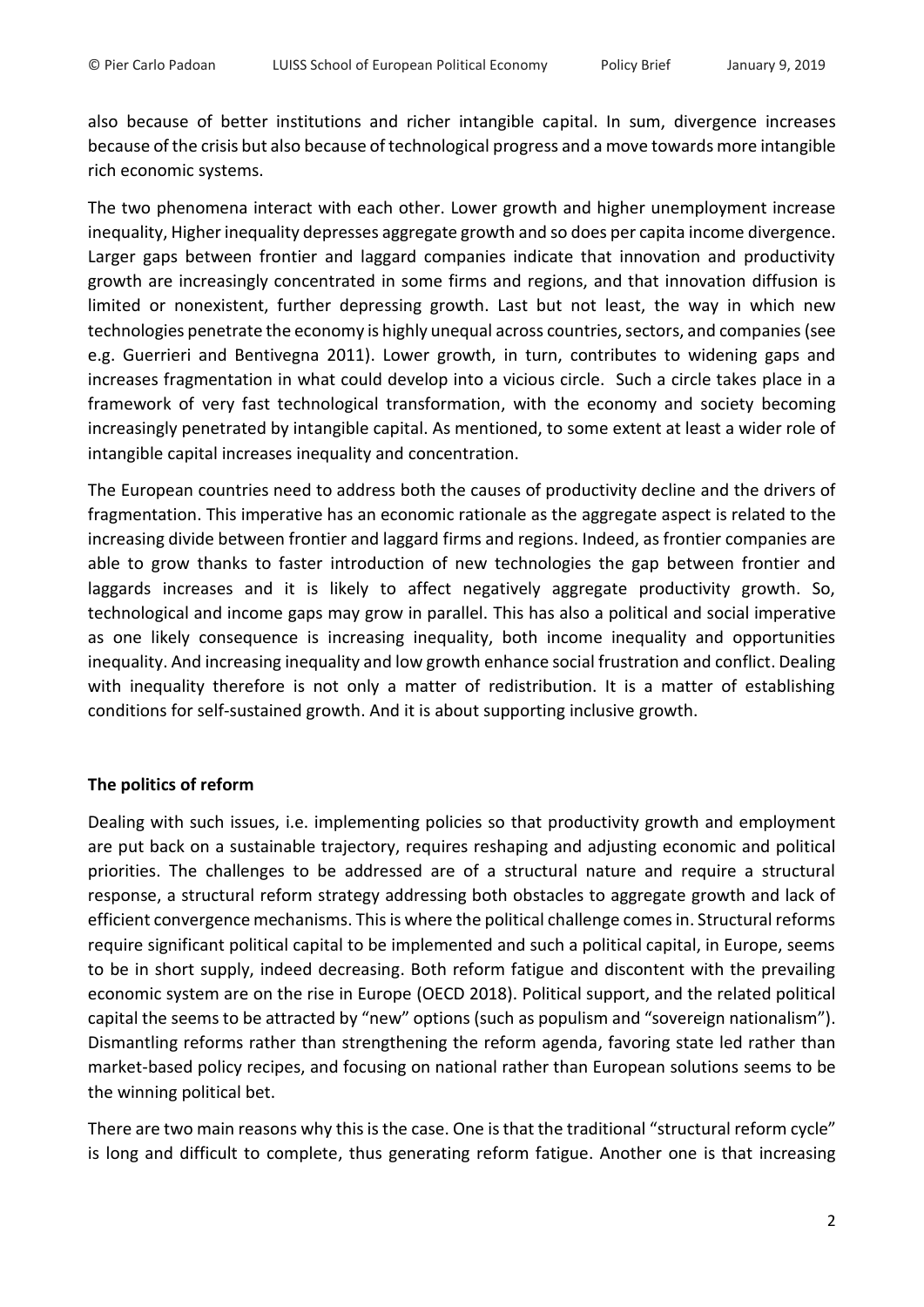reform fatigue is associated with decreasing support for Europe and the European project. So, apparently while Europe badly needs more reforms Europeans reject the idea.

Structural reforms require a complex and long cycle to be completed and this implies that they carry a very high cost in terms of political capital. Reforms have to be introduced by the government and approved by parliament; they have to be translated into administrative procedures, which have to be implemented, often by several government institutions, both national and local; they have to deliver visible outcomes, and such outcomes have to be perceived by citizens (and voters) as generated by the reform process. This may require quite a substantial communication effort by the government. In addition, while outcomes of reforms are typically widespread and delayed, costs of reforms are usually upfront and concentrated in smaller (and more vocal) groups. Finally, evidence suggests that benefits of reforms are stronger and more visible when the macroeconomic cycle is on the upswing. Two implications, among the many, follow. First, governments introducing reforms should, in general, be prepared to wait several years to see some returns for the investment of their political capital. And this may run against political "short termism" in governments. Second, governments may want to activate compensation mechanism for the losers to broaden their consensus base. In such a case the reforms may bear (additional) budget costs for the government.

Structural reforms can be implemented at the national and the EU level. Political support is needed both for national reform policies and for EU level policies. One example is the interaction between product market liberalization at the national level and at the EU level (single market). There are political economy implications in this case too. In some cases EU policies can be more attractive for citizens insofar as they are perceived as dealing with inequality (examples include competition policy as a way of confronting monopoly power of big internet giants, tax policy as an instrument for redistribution). In other cases EU level policies are seen as mechanism that weaken national sovereignty, and hence they tend to be resisted. A possible misalignment between economic and political reforms priorities may emerge as economically crucial reforms may be much harder to introduce.

Some reforms, both national and EU level have a direct impact on convergence. National policies include labor and product market reforms, and also human capital accumulation (i.e. education policies). Such national level policies can be targeted to securing convergence. Convergence, however, can be supported by EU level instruments (e.g. structural funds), so that the two levels of policy can support each other. One would expect, therefore that political capital for national reforms can be made available by EU level action, so that action at the national and EU level add up in providing the political capital for reforms. This has been the case for some time. More recently however EU level policies are seen as limiting the national political agenda and perceived as "foreign interference" thus making it more difficult to implement national reform policies. To this issue we now turn.

## **Building consensus for reforms**

The points above suggest that, as reform fatigue increases, the incentives governments face for a reforms strategy are likely to get weaker. Thus, a political economy vicious cycle may materialize. Widespread discontent in many European countries following the financial crisis is related to slow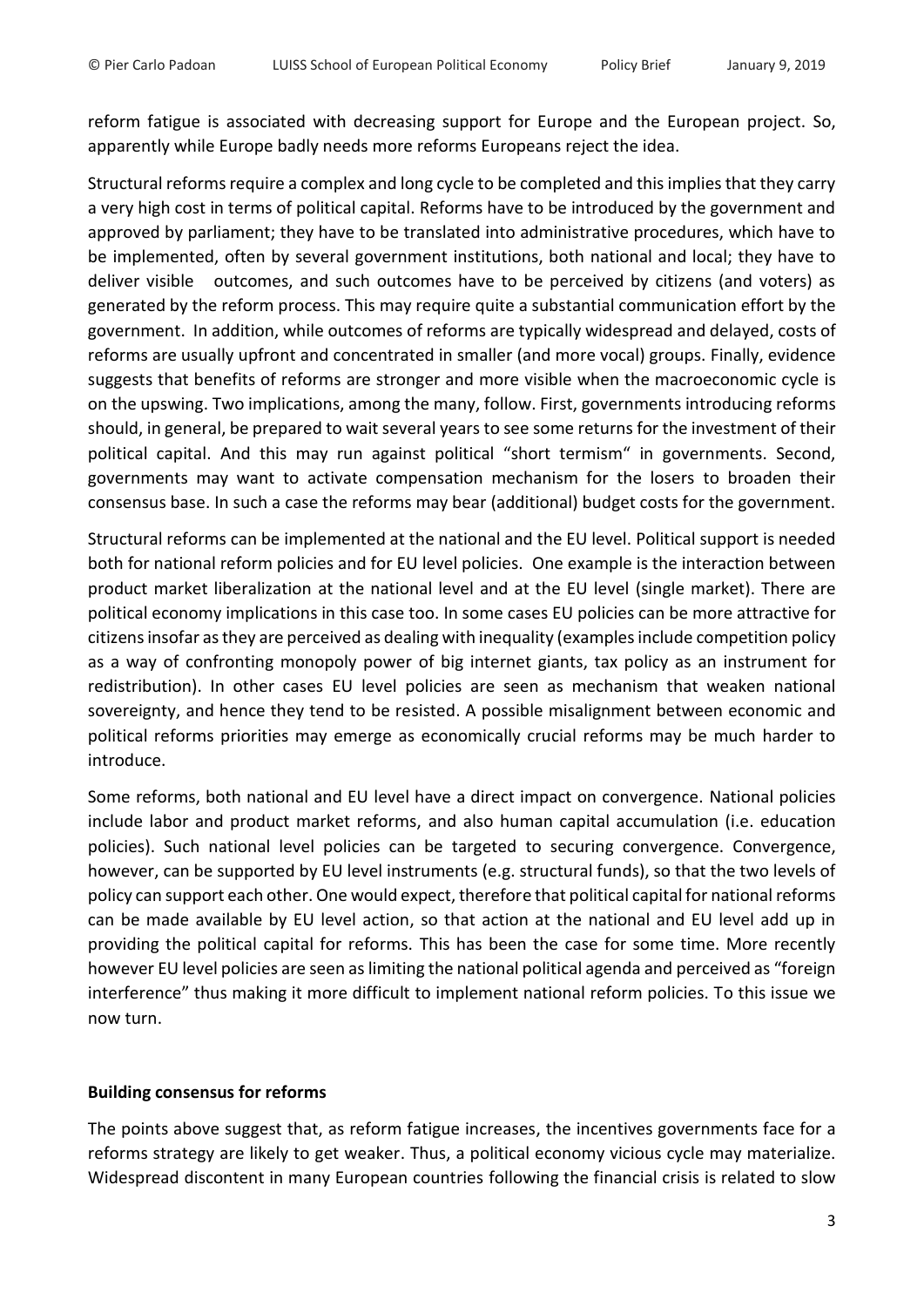or weak growth and employment and the cause of such poor a performance is identified with a "wrong" European policy response based on structural reform and fiscal austerity. It follows that, insofar as lifting growth and employment requires a structural effort, there is little or no political capital available to implement it. This dilemma is compounded by the pressure for political capital needed to complete the "macroeconomic pillar" of European integration; Monetary Union and Banking Union. We will return to this point later.

So the EU needs a structural agenda but the EU reform agenda needs to be revamped and adjusted to win the political support needed for its implementation. The more so as we approach a round of European elections which promises to be crucial for the future of Europe. The rise in populism and "sovereign nationalism" in several EU member states is flying on the wings of euro skepticism. This makes it unlikely, among other things, that a EU policy for productivity growth, based on intangible capital driven growth, which requires action at two levels, both EU and national, would win sufficient support. We will argue, however, that a strategy to win support for reforms can be designed and implemented by leveraging the multidimension characteristics of European integration. Before we do that, however, let's consider a different case.

One consequence of rising populism/sovereign nationalism is that a new political drive can emerge if reform fatigue and euro skepticism are transformed in "national reforms enthusiasm" as a way to confront Europe. I.e. national interest considerations may be a way to raise "fresh" political capital. The narrative underlying this approach would sound "We are happy to introduce reform at the national level because this is a way to affirm our national interest and resist EU impositions". Of course reforms in a nationalistic environment are quite different from open market/liberal reforms and they often imply the dismantling of previously introduced reforms. It goes without saying that "nationalistic" reforms would imply resistance against further integration. And often such reforms de facto amount to "resistance" to EU norms or regulations In other cases however they are norms that "fill a gap" if EU level regulations are absent. One area where this could be the case is tax policy.

If nationalism prevails one may well face a situation of increasing fragmentation between countries and, possibly but not necessarily, increasing cohesion within countries. It is not prima facie clear if this would provide a boost to productivity and, support for reforms. In any case we should be prepared to face a post-election scenario where a "sovereign/national approach" to economic policy prevails in Europe. The consequences might well in the end be destructive for European integration. The issue is to what extent such an approach would find sufficient and sustained political support. This point is not new in the policy debate. See for instance the discussion in Albert Breton, et al. 1995.

Let us go back to the interaction between EU and country level reform processes. There is a major difference on how consensus for reforms has to be mobilized when reforms must be introduced at the two levels. At the national level consensus must be raised by governments facing national electorates. At the EU level consensus must be raised vis a vis other governments. These two processes are interconnected as famously described by Robert Putnam (1988) in his "two level games" framework (See also Paolo. Guerrieri, Pier Carlo Padoan, (1989). The interconnection runs both ways. Governments may be interested in negotiating binding agreements at the international level so as to force consensus domestically on relevant policies. At the same time they may be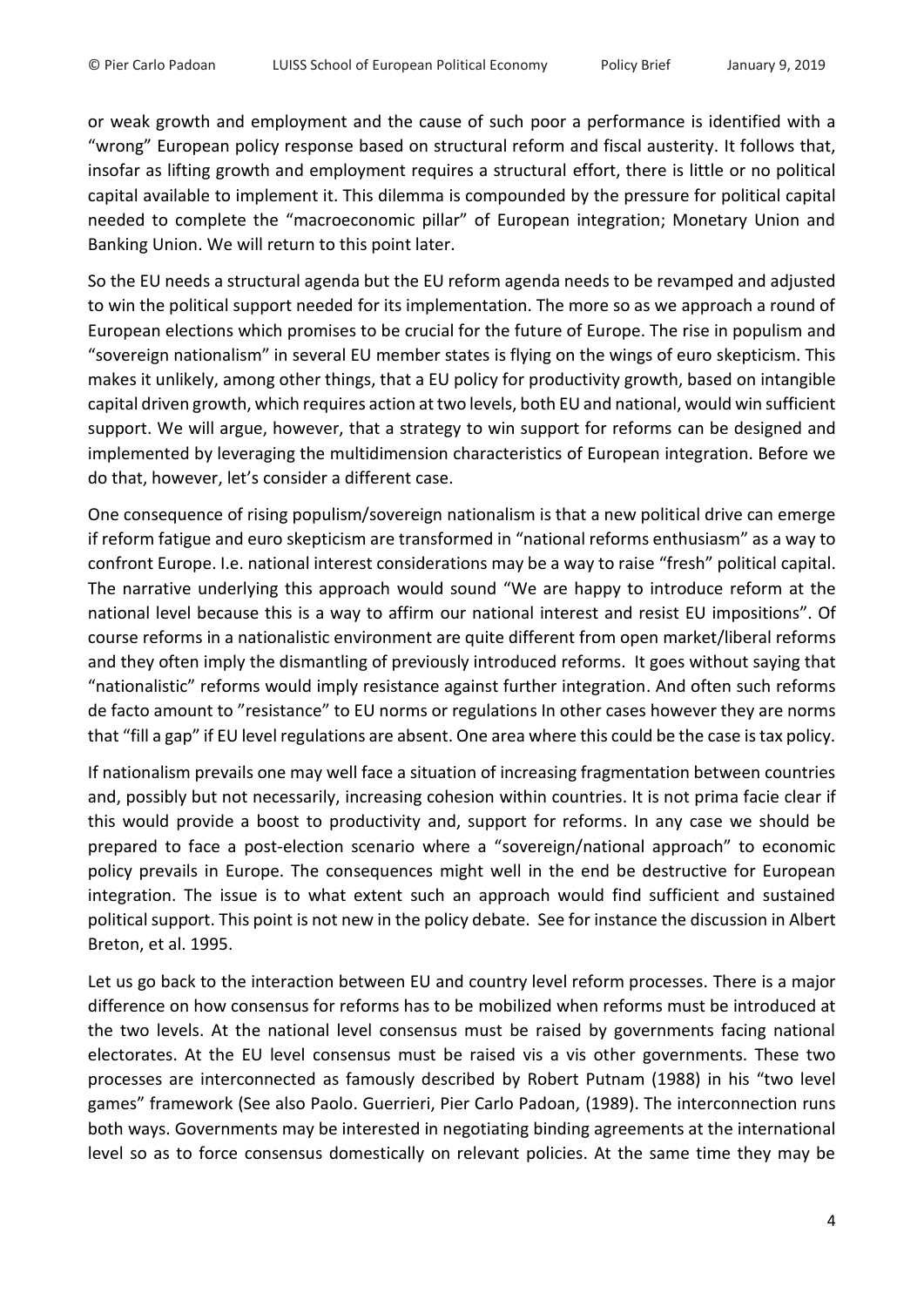interested in leveraging a strong domestic political mandate so as to extract more concessions when they bargain internationally.

The "populist/sovereign approach" to EU policies would favor the second component, while the "EU approach" would favor the first component. In reality both elements play a role, possibly with different relative weights in different countries and at different times. This is an element of flexibility which may turn out to be very useful to find a solution to the bargain. When and if a solution emerges, there will be a "win set" of policies which satisfy both levels of bargaining and a cooperative rather than a nationalist framework will merge.

A second element is useful to describe the consensus building process in Europe: the fact that governments have several elements in their reforms agenda developing in parallel and, therefore, they have several bargaining tables open at the international level. Such a situation, unsurprisingly, has been identified as a "parallel games" framework. See James Alt and Barry Eichengreen, (1989). Typically bargains are struck simultaneously on more than one table, so as to exploit mutual concessions, i.e. establishing "issue linkages" across tables.

The European policy agenda is characterized by both "two level" and "parallel" games. Parallel games are present insofar as the reform agenda includes both "growth" elements (as we have described) and "money" issues related to eurozone reform. It can be argued that by exploiting both two level and parallel games elements Europe is more likely to work through a successful reform drive and possibly overcome reform fatigue. The intuition is that progress in one area (growth) is conditional upon making progress in the other area (money) and vice versa. At the same time progress in one area may foster progress in the other.

#### **"Growth" reforms and "money" reforms**

Cooperation at the macroeconomic (money) level requires building appropriate institutions, including those associated with the establishment of a banking union. This requires agreement on risk sharing and risk reduction. Both elements are needed to make progress. The two dimensions reinforce each other as progress in risk reduction across countries reinforces mutual trust and raises incentives for collective action needed to enhance risk sharing. Conversely, more risk sharing and the consequent strengthening of EU level institutions and instruments reinforces incentives for risk reduction at the national level. How does this impact on agreement and reform in other (growth) areas? The issue is rather complex but an example may help describe the point.

We have argued above that slowdown in growth and productivity is a Europe wide phenomenon partly related to the financial crisis, and that productivity decline is also associated with increasing fragmentation. One way to invert productivity decline and spur growth is to arrest fragmentation and support integration. Integration could be supported if, among other things, appropriate macroeconomic instruments were available at the European level for this purpose. The recent proposal to establish a convergence instrument in the EU budget goes in this direction. The idea of an EU wide unemployment insurance mechanism also does.

Conversely, if growth is strengthened macroeconomic and financial stability are also strengthened and so is risk sharing as benefits from European integration are perceived as more compelling. In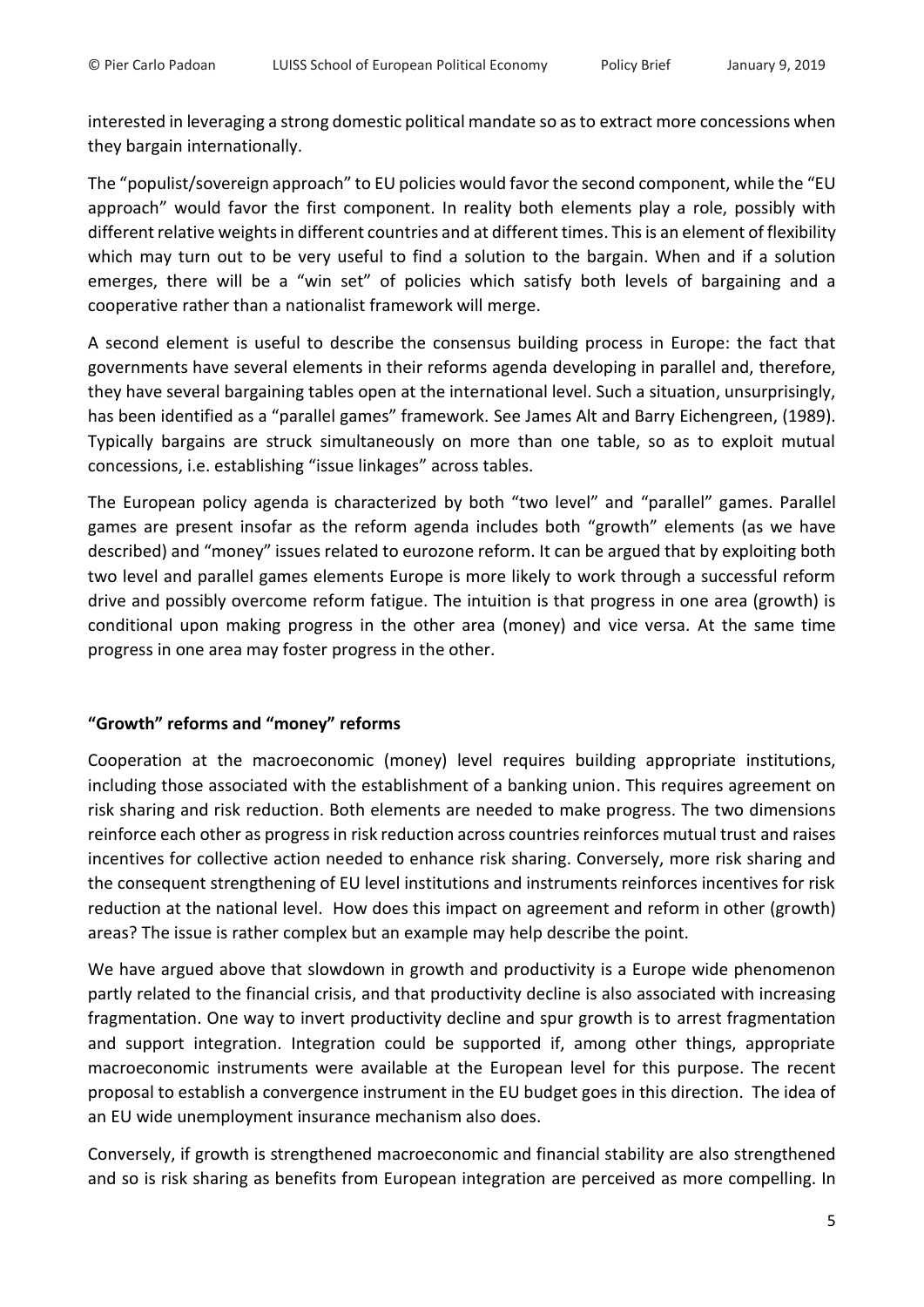terms of consensus building if growth is strong and also inclusive one can expect support for reforms to be stronger. Presumably support would be extended beyond the inclusive growth agenda as the monetary union agenda would be seen as instrumental in achieving inclusive growth.

The opposite is also true. An effective national reform agenda would significantly strengthen the EU wide macroeconomic process. Consider, as an example, the impact of reforms on current account imbalances. The point is made repeatedly that a number of countries have been systematically running current account surpluses thus subtracting aggregate demand vis a vis the rest of the EU. These countries have also resisted the pressure to expand domestic demand trough fiscal policy. To overcome political resistance and provide more effective solutions to the challenge of persistent imbalances the issue can be approached in a partially different way recalling that current account surpluses reflect excess savings (over investment). So a policy that would raise investment would, both, support growth in surplus countries and smooth imbalances within the EU. Structural reforms, especially those improving the business environment, and liberalizing product and labor markets, would raise investment and contribute to narrowing payment imbalances. As a consequence, the macroeconomic environment would be strengthened benefiting from higher growth and smaller imbalances. Some conclusions follow: a) the structural reform agenda would spill over, positively, on the macro agenda, and, conversely, the reform (growth) agenda would be strengthened by the macroeconomic (money) agenda; b) all countries, not only low growth or lagging countries, would benefit from a reform agenda; c) international cooperation would benefit from establishing both two level and parallel games; d) risk sharing would increase.

A non-cooperative ("sovereign nationalistic") scenario, on the other hand, would impact both the growth and the money agenda. Failure to agree on risk sharing options would imply that fewer resources are made available to support convergence thus a failure in the money agenda would reverberate on the growth agenda. And support would fail to materialize for both agendas A weaker growth agenda would imply a weaker money agenda. In short, the whole range of European policies would lack support. Ultimately, this vicious circle could significantly weaken the very foundations of monetary union.

Another example of interconnectedness between levels is tax policy. Again, an example is useful. Consider the case for a digital tax. Taxing digital companies is appropriate both for efficiency and for fairness reasons. Taxing internet giants, however, is extremely difficult given their very high mobility and the large role intangible capital plays in their activity. In addition, the very low tax revenues that are extracted from such companies are also seen as highly unfair from a social distribution point of view given the very high income and wealth levels these companies enjoy. Such features make it desirable to introduce a digital tax. However, its practical implementation is quite difficult for at least two reasons. First, it is not clear what to tax (revenues, equalization levy, bit tax, fat fee, etc), Second, the tax should be implemented on a global basis or, at least, on a European basis to minimize tax competition and free riding. Hence cooperation is needed. As mentioned, one can expect political support at the domestic level given the fairness component of such a tax, but more confrontation at the international level given the resistance to adjusting national tax systems to an international or European standard. Stronger collective action would address the issue and support for such a tax at the national level would encourage governments to find an agreement at the international level. Possibly, in such a case political capital at the country level could leverage political capital at the EU level needed to introduce reforms.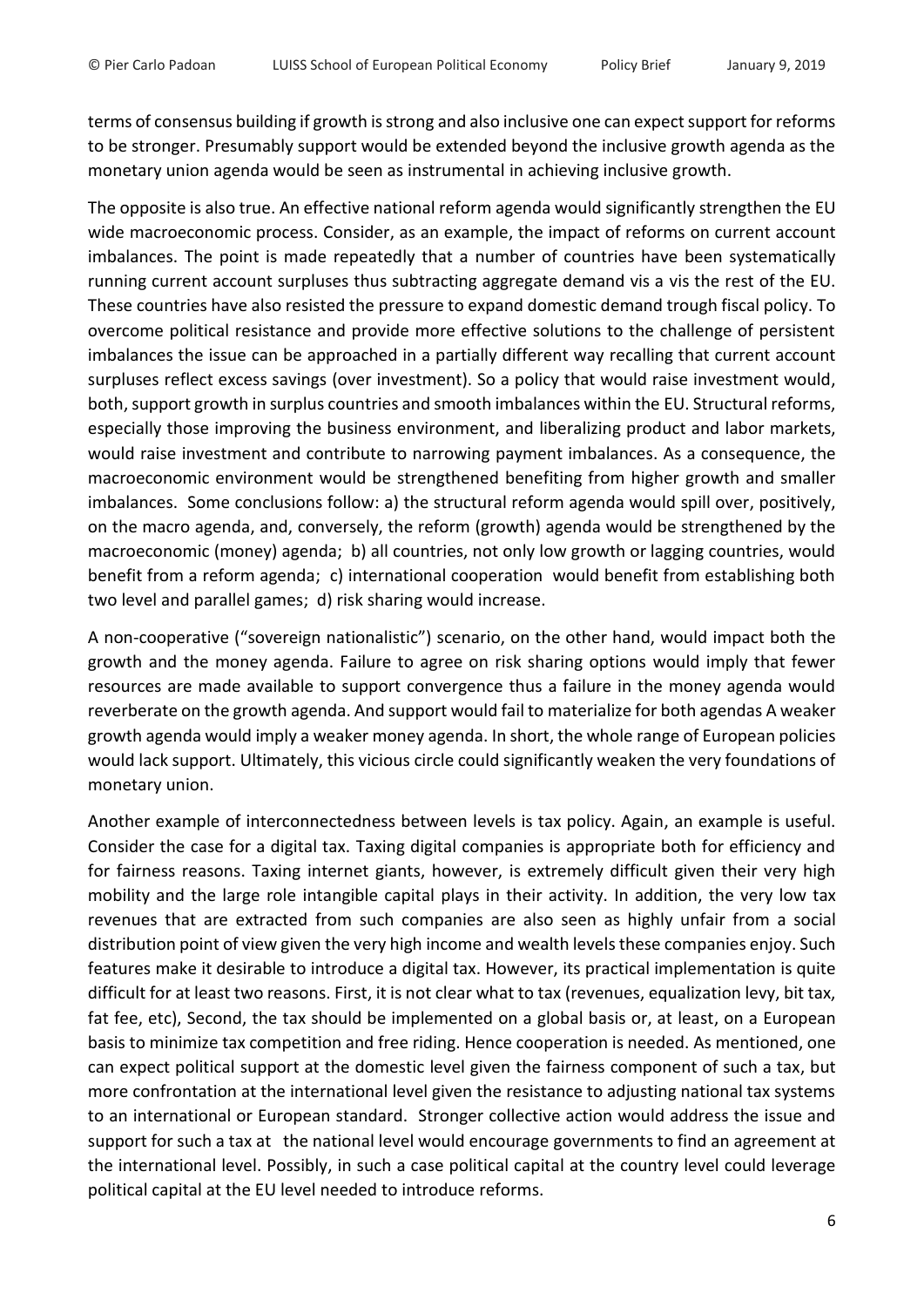#### **Where do we stand?**

The short concluding answer to this question is that EU badly needs a comprehensive reform agenda to deal with significant risks of further productivity decline and increasing fragility and fragmentation. The more so as the global economic environment appears to be getting weaker and more exposed to negative shocks.

However, Europe lacks the political capital needed to implement the ongoing reform agenda (the "money agenda") and introducing the, necessary, "growth" agenda. The situation is made more difficult by the fact that the growing populist/sovereign nationalist rhetoric identifies reforms with the "policy imposition" from Brussels. Hence resisting Europe and resisting reforms are equivalent. At the same time, however, a sovereign nationalistic agenda would further depress growth, increase fragmentation and weaken, if not destroy, incentives for both risk reduction, as this would be seen as imposition from Brussels, and risk sharing as this would imply enhancing the cooperative (hence European) dimension.

I have argued a that a "renewed" European agenda for inclusive growth can raise sufficient political capital to support the needed reforms by leveraging both the interaction between national and international bargaining processes (the two-level game dimension) and the interaction between different agendas (the parallel game dimension). Is this perspective realistic? I am hopeful, as one can see some positive indications in the (very few) steps forward introduced by the recent political dialogue. One example among the few is the proposal to adopt a convergence, (but not a stabilization) instrument in the EU budget. But I am afraid that little progress, if any, can be expected before the upcoming European elections. And, after the elections, it may be too late if a different political climate emerges.